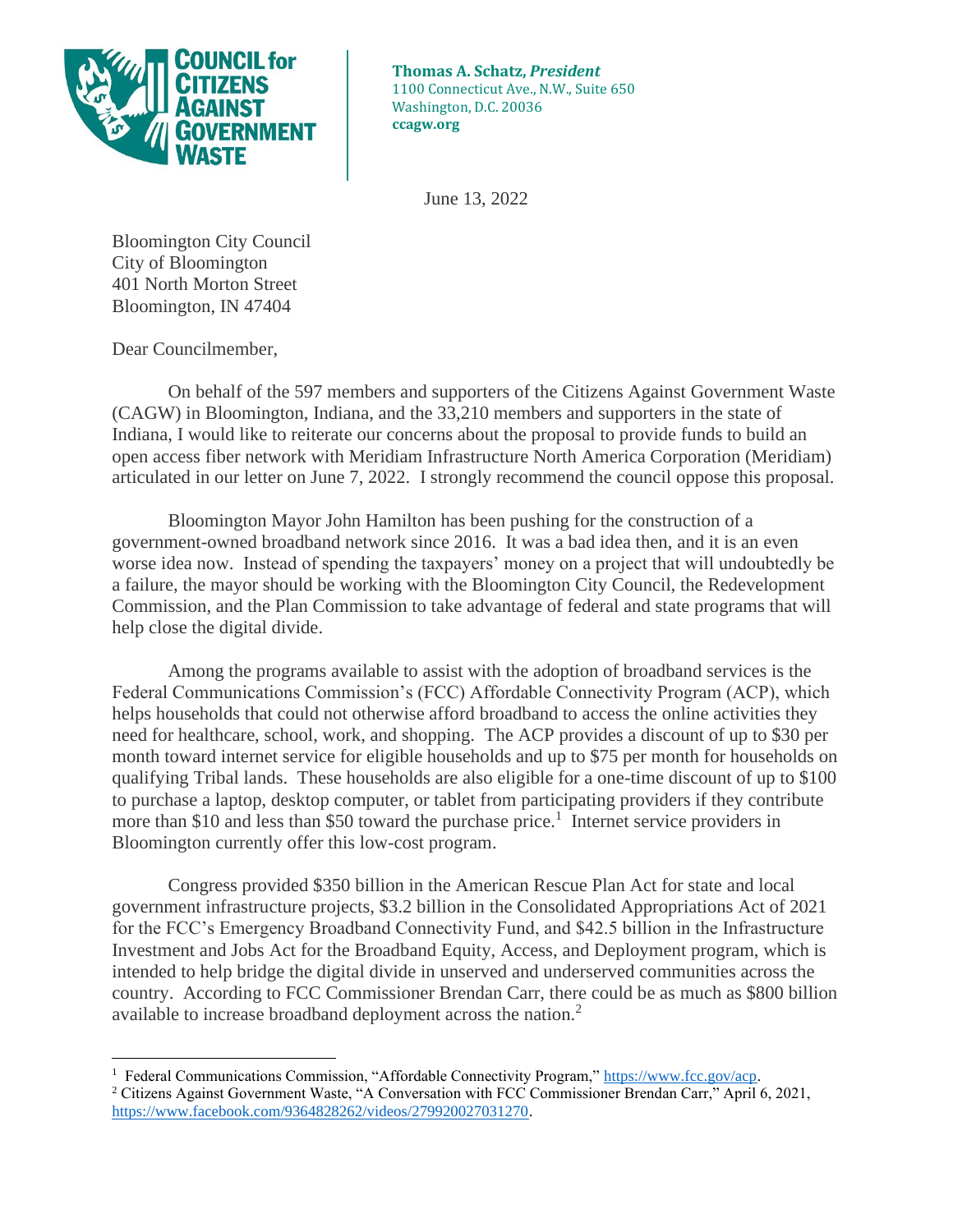Despite the availability of these programs, on November 16, 2021, Mayor Hamilton announced the signing of a letter of intent (LOI) with Meridiam to provide a city-wide, highspeed fiber network.<sup>3</sup> But there are already six high-speed broadband service providers covering more than 90 percent of the Bloomington community, three of which offer speeds of up to at least 1 Gbps. According to Broadband Now, the "average download speed in Bloomington is 214.53 Mbps. This is 40.1 percent faster than the average in Indiana and 47.1 percent faster than the national average."<sup>4</sup> Providers in Bloomington include AT&T, which offers up to 5 Gbps download speed; Xfinity, which offers up to 1.2 Gbps; Smithville, which offers up to 1 Gbps; T-Mobile 5G Home Internet, which offers up to 182 Mbps; ViaSat, which offers up to 100 Mbps; and HughesNet, which offers up to 25 Mbps.<sup>5</sup>

These networks were built without taxpayer subsidies or financing. The incentives being offered in the LOI to Meridiam include tax increment financing of at least \$14.4 million and free access to the city's rights-of-way, which may violate both state and federal law by giving Meridiam preferential treatment. The company will get reduced property taxes over the course of 25 years in exchange for the money.<sup>6</sup> Meridiam is an infrastructure investment firm that assists developed and emerging markets in Europe, Africa, and the Americas by replacing aging infrastructure and building new infrastructure, like hospitals, schools, nurseries, court houses, and university housing.<sup>7</sup> The company is neither a broadband infrastructure construction firm nor a broadband internet provider.

Meridiam will be using local taxpayer money to build a middle-mile broadband network that would directly compete with existing broadband providers, but not provide broadband service connection to the premise. The reduced property tax provisions of the agreement being given to this company will divert funds away from the city's schools and public services and force the city to raise taxes to replace that income. Indeed, Mayor Hamilton suggested that is it time to raise taxes since that has not been done for several years.<sup>8</sup> Taxpayers and families who will bear the burden of this project, which would start at a time when inflation is at its highest in 40 years and many families are having to choose between buying gas or groceries, deserve the opportunity to know every detail of the contract with Meridiam and its impact on their children's education and security in the city.

The proposed network will do nothing to connect the residents of Bloomington who do not have access to broadband internet service since Meridiam is only required under the LOI to

4 Internet Providers in Bloomington, IN," Broadband Now,

<sup>7</sup> Meridiam, "About Us,[" https://www.meridiam.com/about-us/.](https://www.meridiam.com/about-us/)

<sup>&</sup>lt;sup>3</sup> City of Bloomington, "City Signs Letter of Intent with Meridiam for City-Wide, High-Speed Fiber," Press Release, November 16, 2021, https://bloomington.in.gov/news/2021/11/16/5019.

[https://broadbandnow.com/Indiana/Bloomington?zip=47404.](https://broadbandnow.com/Indiana/Bloomington?zip=47404)

<sup>5</sup> Ibid.

<sup>6</sup> Dave Askins, "Some details emerge on \$14.4M 'spider' TIF funding for Meridiam's high-speed internet in Bloomington," B Square Bulletin, May 24, 2022[, https://bsquarebulletin.com/2022/05/24/some-details-emerge-on-](https://bsquarebulletin.com/2022/05/24/some-details-emerge-on-14-4m-spider-tif-funding-for-meridiams-fiber-to-the-home-project-in-bloomington/)[14-4m-spider-tif-funding-for-meridiams-fiber-to-the-home-project-in-bloomington/.](https://bsquarebulletin.com/2022/05/24/some-details-emerge-on-14-4m-spider-tif-funding-for-meridiams-fiber-to-the-home-project-in-bloomington/)

<sup>&</sup>lt;sup>8</sup> Joe Hren, "Ask The Mayor: Bloomington's Hamilton on tax increase, fiscal transparency," WTIU News, April 20, 2022, [https://indianapublicmedia.org/news/ask-the-mayor-bloomingtons-hamilton-on-tax-increase,-fiscal](https://indianapublicmedia.org/news/ask-the-mayor-bloomingtons-hamilton-on-tax-increase,-fiscal-transparency.php)[transparency.php.](https://indianapublicmedia.org/news/ask-the-mayor-bloomingtons-hamilton-on-tax-increase,-fiscal-transparency.php)